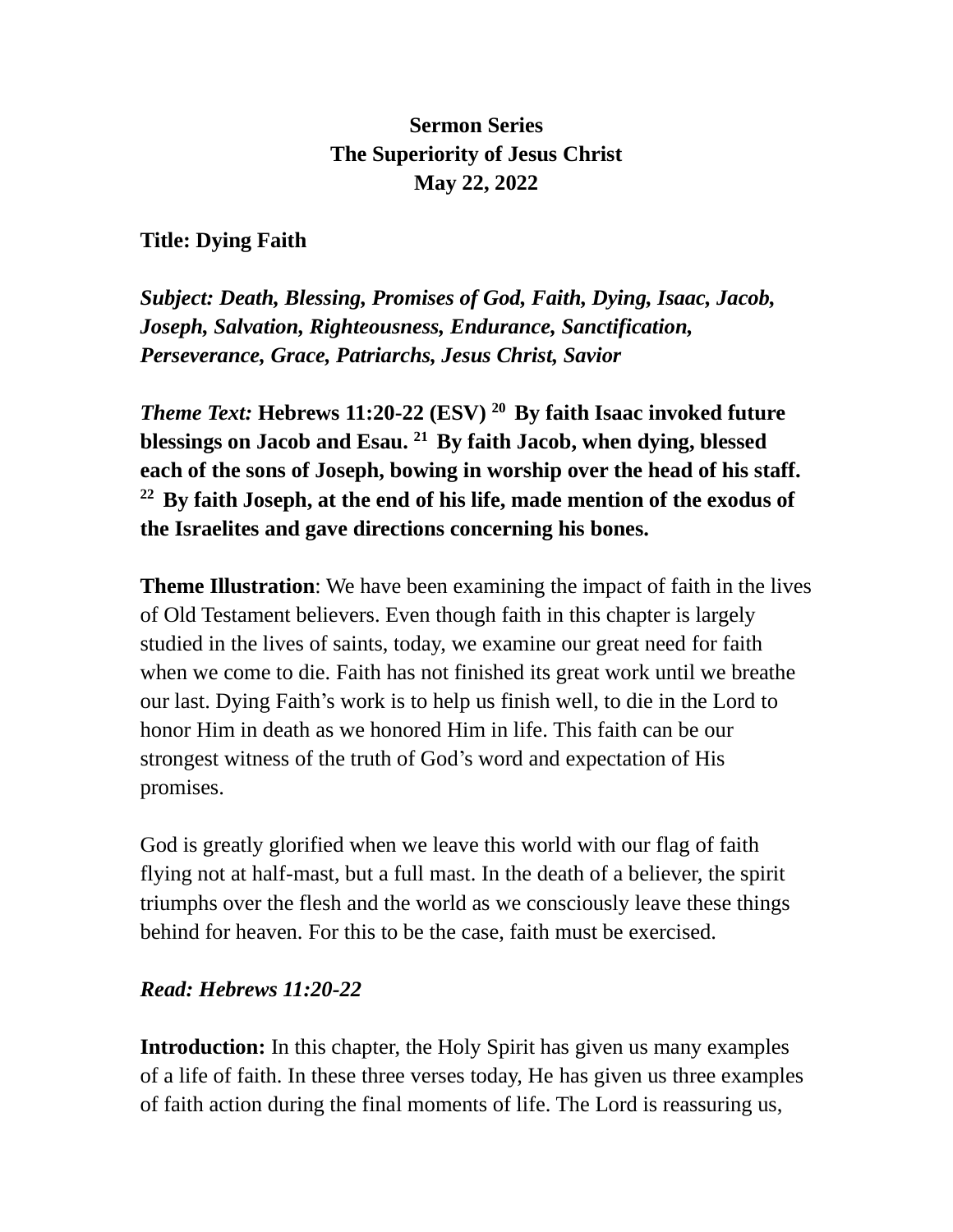His week doubting the children, that He who began a good work in us will most assuredly sustain and complete the work of grace in our hearts. He will not withdraw His gracious power during the weakness of death.

Satan is not inactive in seeking to strike terror into the hearts of God's people. Knowing this, it is our duty, through the word, to expose Satan's lies. God-given, God-sustained faith is sufficient for the feeblest of saints to overcome the flesh, the world, and the devil, to also give us a triumphant passage through life into death.

*Transition*: In Isaac, we see a dying faith triumph over the flesh. In Jacob, we see dying faith overcome men's devices. And in Joseph's faith, we see a refusal to embrace the legacy of the world, while affirming God's promise. Let us now examine the dying faith:

## **1. Of Isaac: Hebrews 11:20 (ESV) <sup>20</sup>By faith Isaac invoked future blessings on Jacob and Esau.**

Although Isaac lived the longest among the patriarchs, less is recorded than any of the others. His life is condensed in Genesis 26 and 27. What is mentioned here is what Isaac uttered in faith at the end of his life. Taken on the whole, Isaac's life, which began brightly ends having failed its early promise. That promise was uttered by God and told to his father, **Genesis 21:12 (ESV) <sup>12</sup>But God said to Abraham, "Be not displeased because of the boy and because of your slave woman. Whatever Sarah says to you, do as she tells you, for through Isaac shall your offspring be named.**

Genesis 27 opens by informing us that **Genesis 27:1 (ESV) <sup>1</sup>When Isaac was old and his eyes were dim so that he could not see…** Reference to his eyesight was not concerning his physical eyesight that reflected his spiritual eyesight. Everything in Holy Scripture has a deeper significance than the literal. As often as I have repeated this truth is often met with raised eyebrows. It is helpful for us to contrast Isaac's eyesight and that of Moses, **Deuteronomy 34:7 (ESV) <sup>7</sup>Moses was 120 years old when he died. His eye was undimmed, and his vigor unabated.**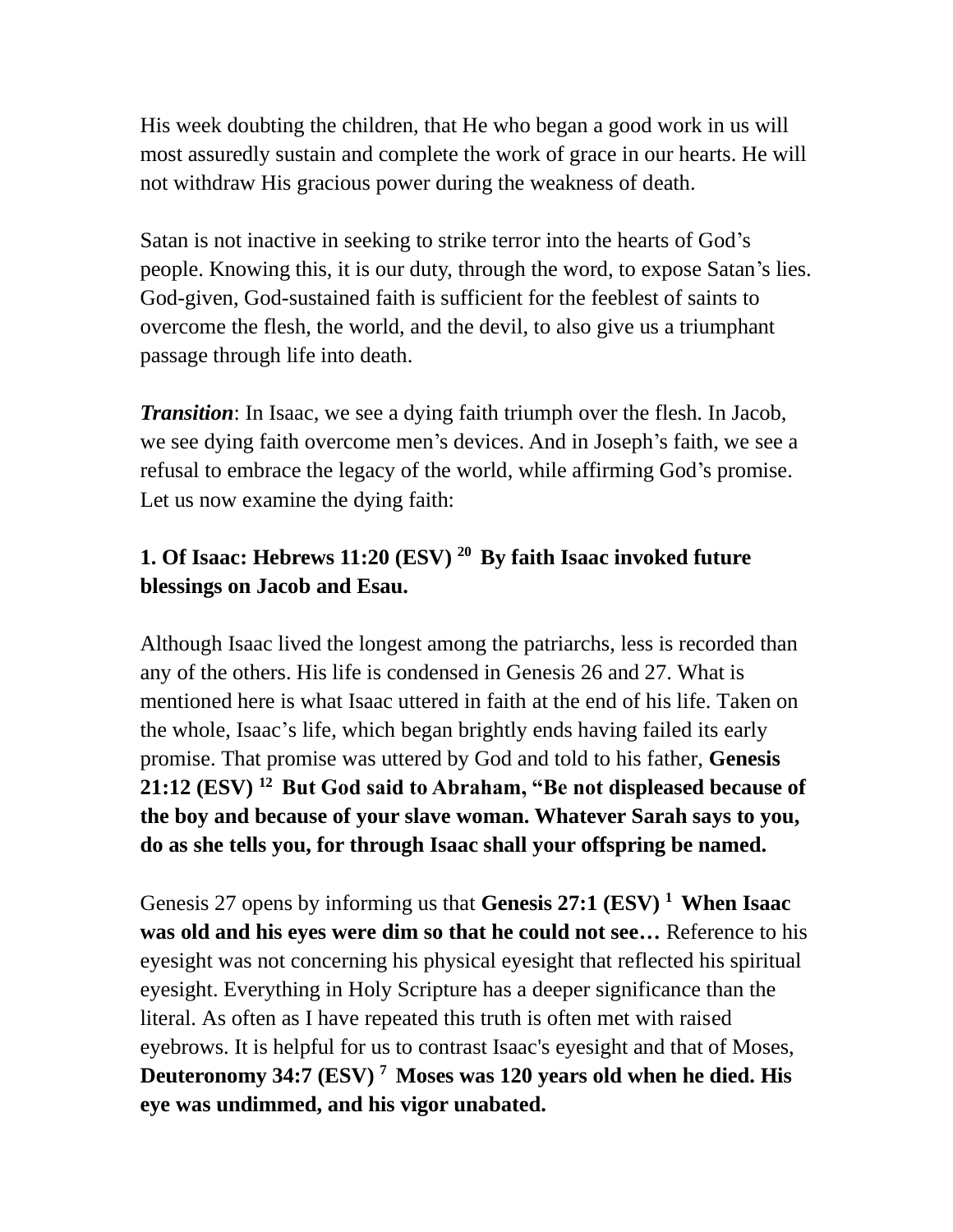**Practically, all we need to know is that after Rebekah conceived through Isaac's prayer, experiencing the struggle within her, would be informed by the Lord of the priority of the two between Jacob and Esau. Isaac was not informed, Genesis 25:22-23 (ESV) <sup>22</sup>The children struggled together within her, and she said, "If it is thus, why is this happening to me?" So she went to inquire of the LORD. <sup>23</sup>And the LORD said to her, "Two nations are in your womb, and two peoples from within you shall be divided; the one shall be stronger than the other, the older shall serve the younger."** We must note that Isaac never inquired of the Lord concerning the two children. He had to learn it from his wife.

So Isaac said his hopes on Esau, not Jacob. Esau was his favorite because he provided Isaac with fleshly delights. Thus, when it came near to dying, Isaac was determined to bless Esau, against the decree of God.

Rebecca, knowing this, hatched the ruse for which she and Jacob are well known. The ruse worked. Or I might say, that God used their dishonesty to correct Isaac. Despite his initial misgivings, Isaac ended up blessing Jacob. We need to take careful note of what is recorded in the Scriptures when Esau came in with the stew, Genesis 27:32-33 (ESV) **<sup>32</sup>His father Isaac said to him, "Who are you?" He answered, "I am your son, your firstborn, Esau." <sup>33</sup>Then Isaac trembled very violently and said, "Who was it then that hunted game and brought it to me, and I ate it all before you came, and I have blessed him? Yes, and he shall be blessed."**

Isaac trembled violently, not out of anger but the terrifying thought that he had wanted to defy God's decree and God's choice. Realizing his error, when Esau sought a blessing Isaac refused to change his blessing of Jacob. The patriarchal blessing is a prophecy. So Isaac, in his function as a prophet, blessed both but with different blessings and outcomes.

What was Isaac's active faith, it was his complying with God's will in these two final blessings?

**Transition:** We now move to: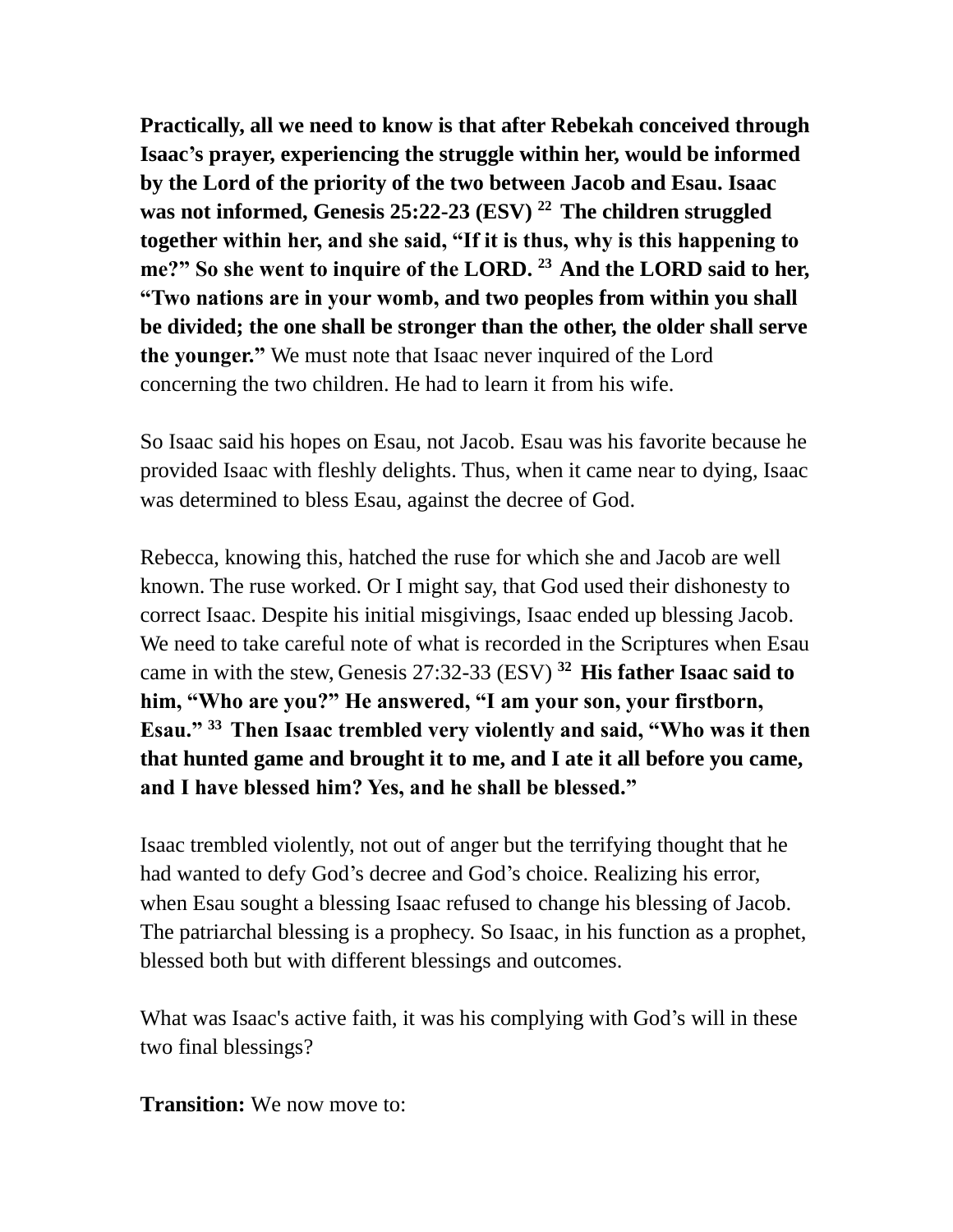# **2. Of Jacob: Hebrews 11:21 (ESV) <sup>21</sup>By faith Jacob, when dying, blessed each of the sons of Joseph, bowing in worship over the head of his staff.**

We must be immediately reminded of the meaning of Jacob's name, the deceiver. To die by faith, we must have lived by faith. In Jacob, we are confronted with Jacob's struggles in living by faith. We remember his struggle with the angel of the Lord who struck Jacob's hip to subdue his stubborn resistance. What a picture of God's sovereign workings in The effectual calling of His elect. Jacob was the heir of the divine decree. Despite Isaac's preference. God, through the deception of both Rebecca and Jacob, overruled Isaac's carnal desires.

Jacob's struggles closely reflect our own. The old nature was very strong in him. Yet he truly prized the covenant blessings of his father and the incredible promises that accompanied that blessing. Jacob valued his birthright while Esau despised it. Jacob was very desirous of the Lord being his God, **Genesis 28:21 (ESV) <sup>21</sup>so that I come again to my father's house in peace, then the LORD shall be my God,**

Though Jacob was terrified of his brother, Esau, and even groveled before him, he sought the Lord's protection and thus obtain the peace of the Lord. It was in the closing days of his life that distinguished him. When getting permission for Benjamin to accompany his other sons back to Egypt, he spoke, **Genesis 43:14 (ESV) <sup>14</sup>May God Almighty grant you mercy before the man, and may he send back your other brother and Benjamin. And as for me, if I am bereaved of my children, I am bereaved."** 

We also see Jacob's faith in his refusal to bow before Pharaoh while he even blessed Pharaoh instead, **Genesis 47:7 (ESV) <sup>7</sup>Then Joseph brought in Jacob his father and stood him before Pharaoh, and Jacob blessed Pharaoh.**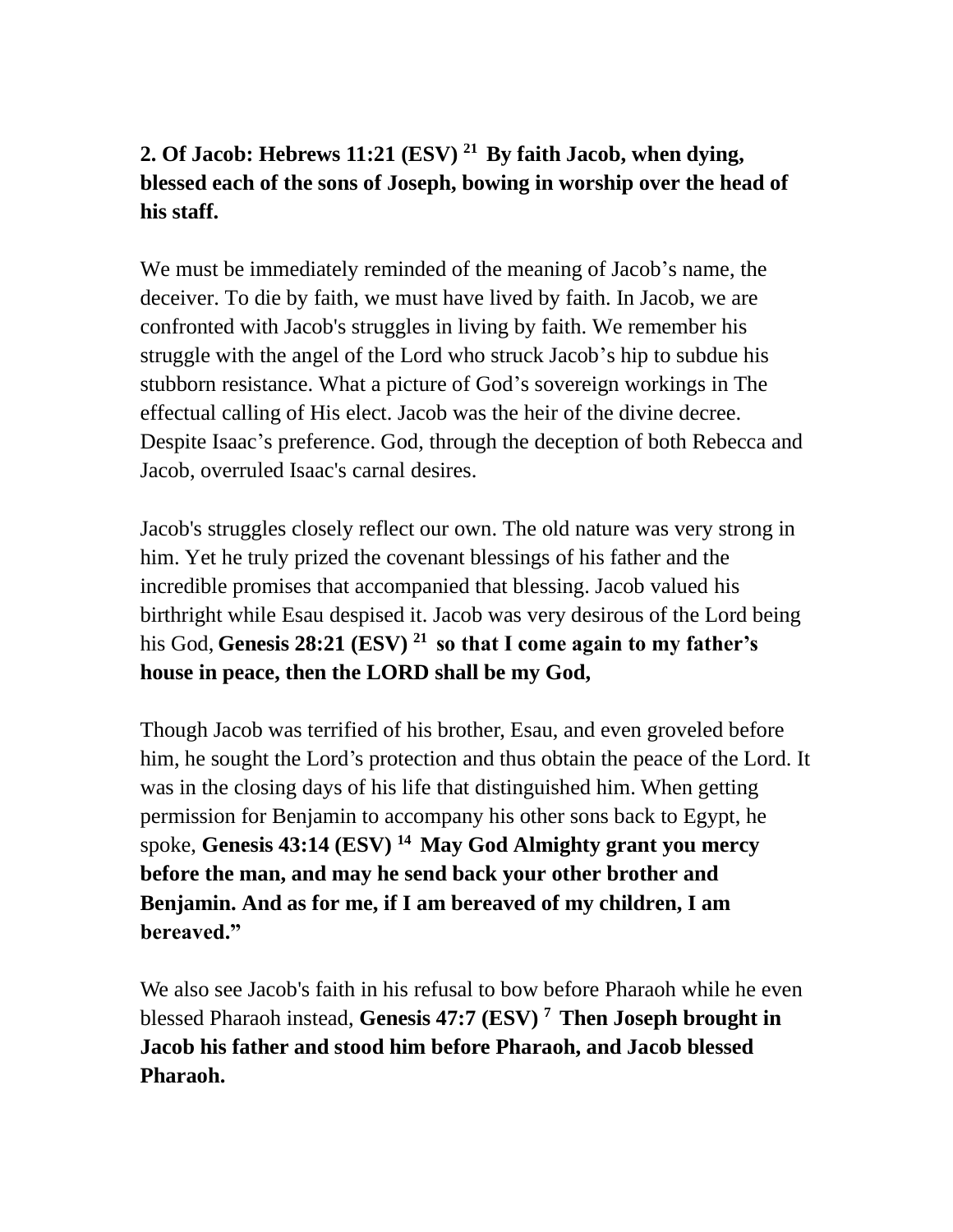By faith, Jacob bestowed upon Joseph. The right of the firstborn to have a double portion of the blessing and thus Ephraim and Manasseh were allotted a tribal part in Israel's inheritance. When Joseph brought the two sons to Jacob, to bless, Jacob did not place his right hand upon a fry am but upon Manasseh, Genesis 48:14. Once more the younger by God's decree was chosen over the elder. Here in this verse, we see Jacob recognizing and asserting the covenant, the Lord made with his fathers. Jacob walked in the light of God's covenant. Jacob better heard from God and he submitted. Thus, it was by faith dying Jacob blessed the sons of Joseph.

**Transition:** We now close with the dying faith:

### **3. Of Joseph: Hebrews 11:22 (ESV) <sup>22</sup>By faith Joseph, at the end of his life, made mention of the exodus of the Israelites and gave directions concerning his bones.**

There are very few more remarkable accounts of faith that can top the account of Joseph. Of all of the acts of faith that chronicle his life, it was his dying wishes that are made prominent and remembered. As a prophet, Joseph believed and prophesied the exodus and, this was before Moses. The whole of his remarkable life is passed over in favor of his last actions.

Faith is a grace that honors God in their as well as life. We are all aware of the heights of power and respect Joseph receive in the world, from Egypt, which in his dying actions gave back to God. Joseph's impact was gigantic. The active faith presented here is Joseph's legacy.

Joseph, at the end of his life, did not request a pyramid, statute, or a grave in Egypt to be remembered with veneration by the Egyptians. By faith, Joseph identified with God and God's people issuing the glory of Egypt. Just think of how a pyramid to Joseph would be treated by archaeologists and historians. Instead, Joseph's legacy is captured in the book of Genesis.

By believing God's promises concerning Israel, he chose the Lord and His people over the glory of Egypt. He requested an ordinary grave with his